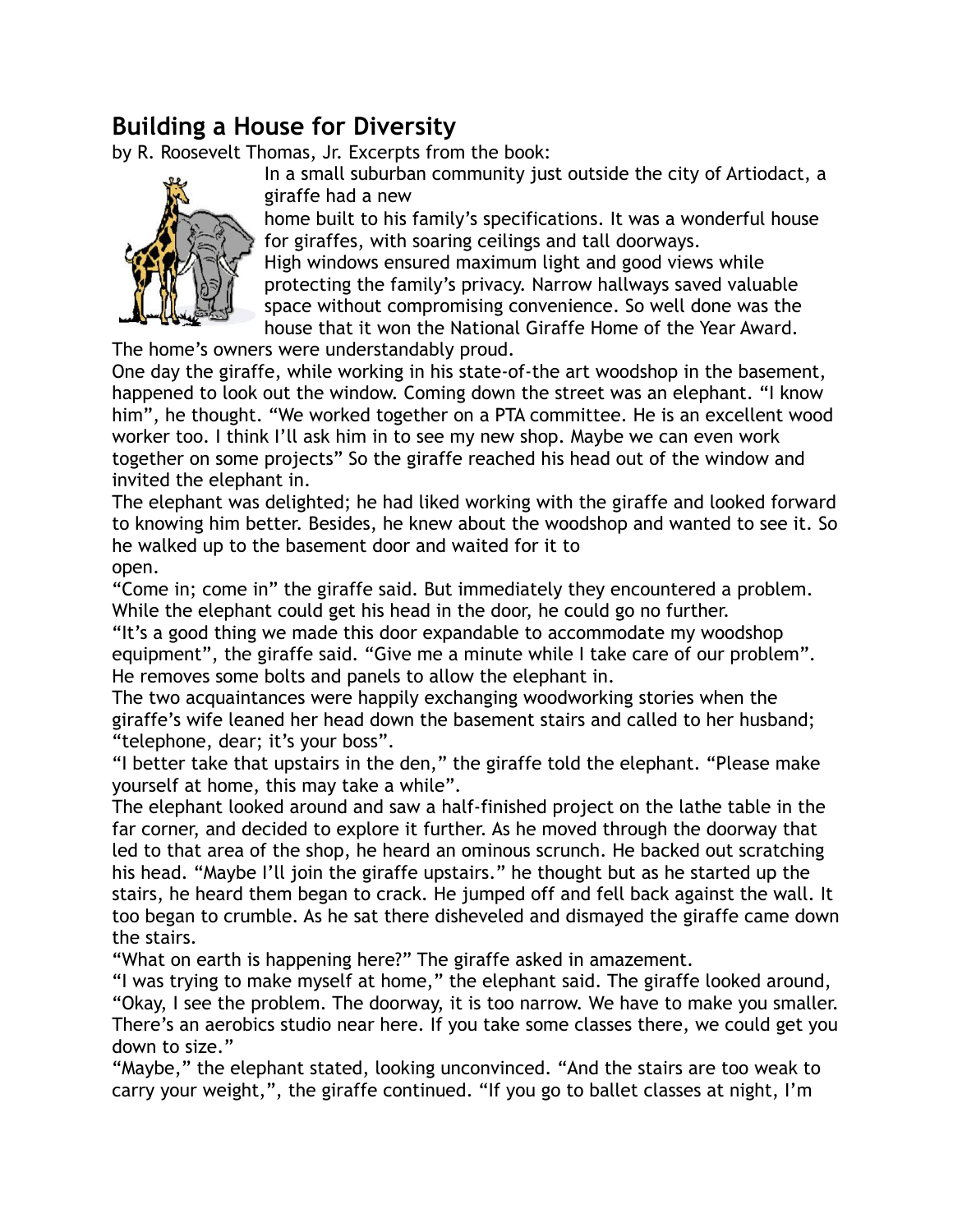sure we can get you light on your feet. I really hope you'll do it. I like having you here."

"Perhaps" the elephant said. "But to tell you the truth, I'm not sure that a house designed for a giraffe would ever really work for an elephant, not unless there are some major changes."

The giraffe and elephant forms a diverse mixture of animals. They are similar in important ways; they live in the same neighborhood, share several interests; woodworking, PTA involvement, have congenial attitudes toward each other, and a desire to become better friends. But they are also different in several critical ways, size, weight, and shape, and those differences prove to be their undoing. **In our story the giraffe represents the main group**; it is his house, his design, his rules. He is in charge**. The elephant is the other.** He is warmly invited and generally welcomed, but in the giraffe's home he is the outsider and always will be. **The house was not built with the elephant in mind.** 

**Members of the dominant component –** the giraffes – are the people in control. They, or their ancestors, built the house. They decide the policies and procedures, set up the underlying assumptions for success, and establish systems to reflect those assumptions. Giraffes know the unwritten rules for success because they created them. They know how to play the game so they will win. They have a major voice in who is allowed to enter the organization and whether they will succeed or merely be tolerated.

**Subordinate component members –** the elephants – have little or no power. They are the newcomers, the outsiders. They lack the insider knowledge, yet they must somehow fake out the unwritten rules for success and make the necessary adaptation. Their own interests/needs are not incorporated into the organization's environment, and in fact they feel pressured to ignore them or set them aside. To get along in someone else's house, they must leave their needs and their differences at the front door.

#### **Giraffe Benefits**

Ira Katznelson, the Ruggles professor of political science and history at Columbia University, enters this fray with a provocative new book, "When Affirmative Action Was White," which seeks to provide a broader historical justification for continuing affirmative action programs. Katznelson's principal focus is on the monumental social programs of Franklin Roosevelt's New Deal and Harry Truman's Fair Deal in the 1930's and 1940's**. He contends that those programs not only discriminated against blacks, but actually contributed to widening the gap between white and black Americans.** Servicemen's Readjustment Act, known as the G.I. Bill of Rights, a series of programs that poured **\$95 billion** into expanding opportunity for soldiers returning from World War II. Over all, the G.I. Bill was a dramatic success, helping **16 million** veterans attend college, receive job training, start businesses and purchase their first homes. Half a century later, President Clinton praised the G.I. Bill as "the best deal ever made by Uncle Sam," and said it "helped to unleash a prosperity never before known."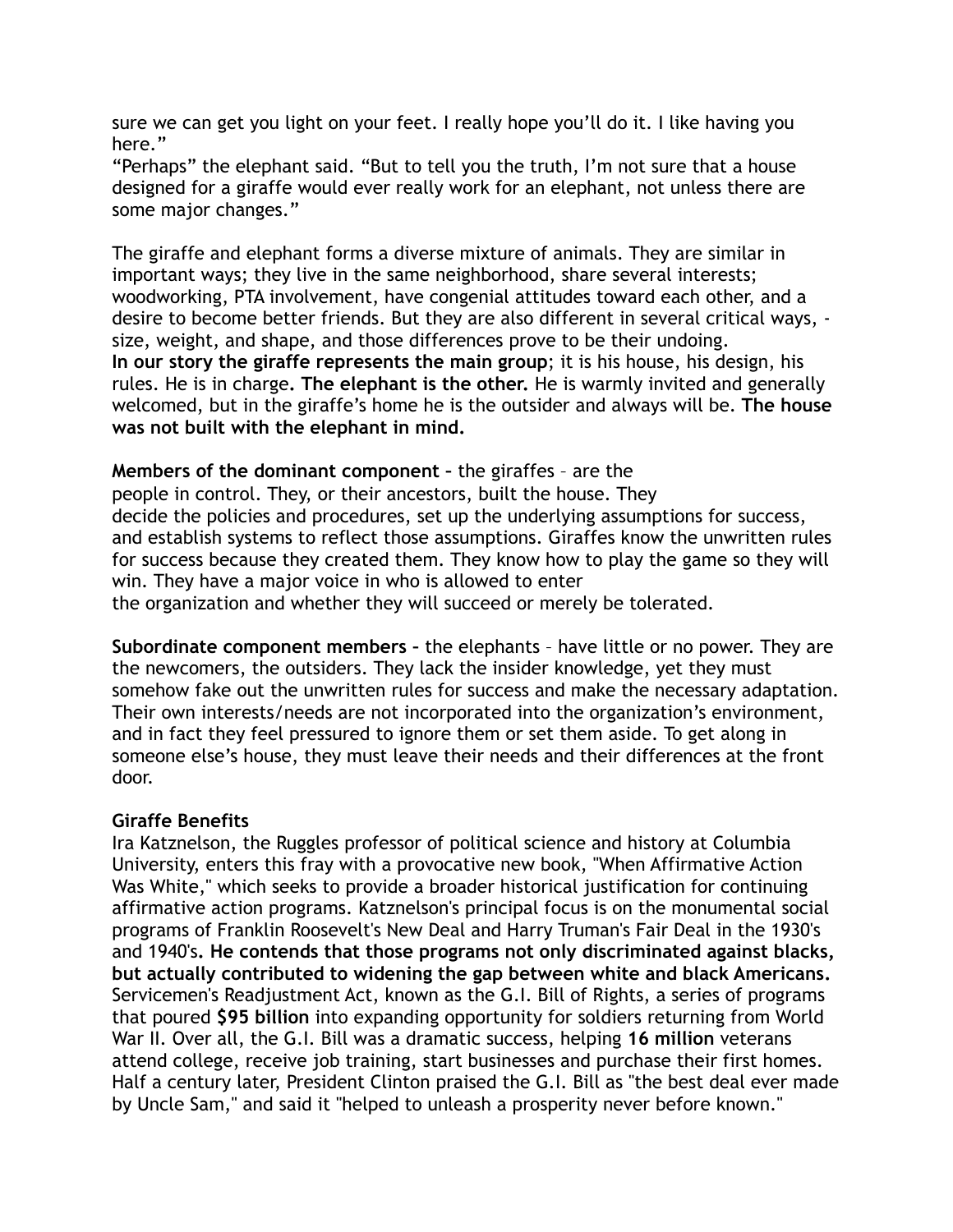By October 1946, 6,500 former soldiers had been placed in nonfarm jobs by the employment service in Mississippi; **86 percent of the skilled and semiskilled jobs were filled by whites, 92 percent of the unskilled ones by blacks.** In New York and northern New Jersey, "fewer than 100 of the 67,000 mortgages insured by the G.I. Bill supported home purchases by nonwhites."



### **Elephant treatment**

**"To the real question, How does it feel to be a problem? I answer seldom a word." ― [W.E.B. Du Bois,](https://www.goodreads.com/author/show/10710.W_E_B_Du_Bois) [The Souls of Black Folk](https://www.goodreads.com/work/quotes/1137159)**

#### **Vera Study**

According to a Vera analysis of one week of OCPD jail bookings,1 the most common charges among those booked into the jail by the OCPD were traffic-related: of the 622 people booked into the jail that week, 30% had non-DUI traffic charges and 30% of all charges (2035) were traffic-related (non-DUI).2 The most common traffic charge was driving on a suspended license. **Only 5% of which involved crimes against persons.**  Our review of booking data showed that defendants booked into the jail averaged three charges per person; those charged with a traffic offenses had the greatest number of charges on average (e.g., failure to wear a seatbelt, broken tail light, driving under suspension)

the vast majority of people detained do not leave their cells for more than 1-2 hours each day, **Oklahoma County is essentially running a maximum security correctional facility for people who are legally innocent and, potentially, largely low risk**.

#### **DOJ's Report On Baltimore Police**

- A woman with a broken headlight was publicly strip-searched.
- A black officer with a reputation for speaking out over misconduct was harassed by a supervisor, who placed signs warning him to "stay in your lane" and "mind your own business" on his desk.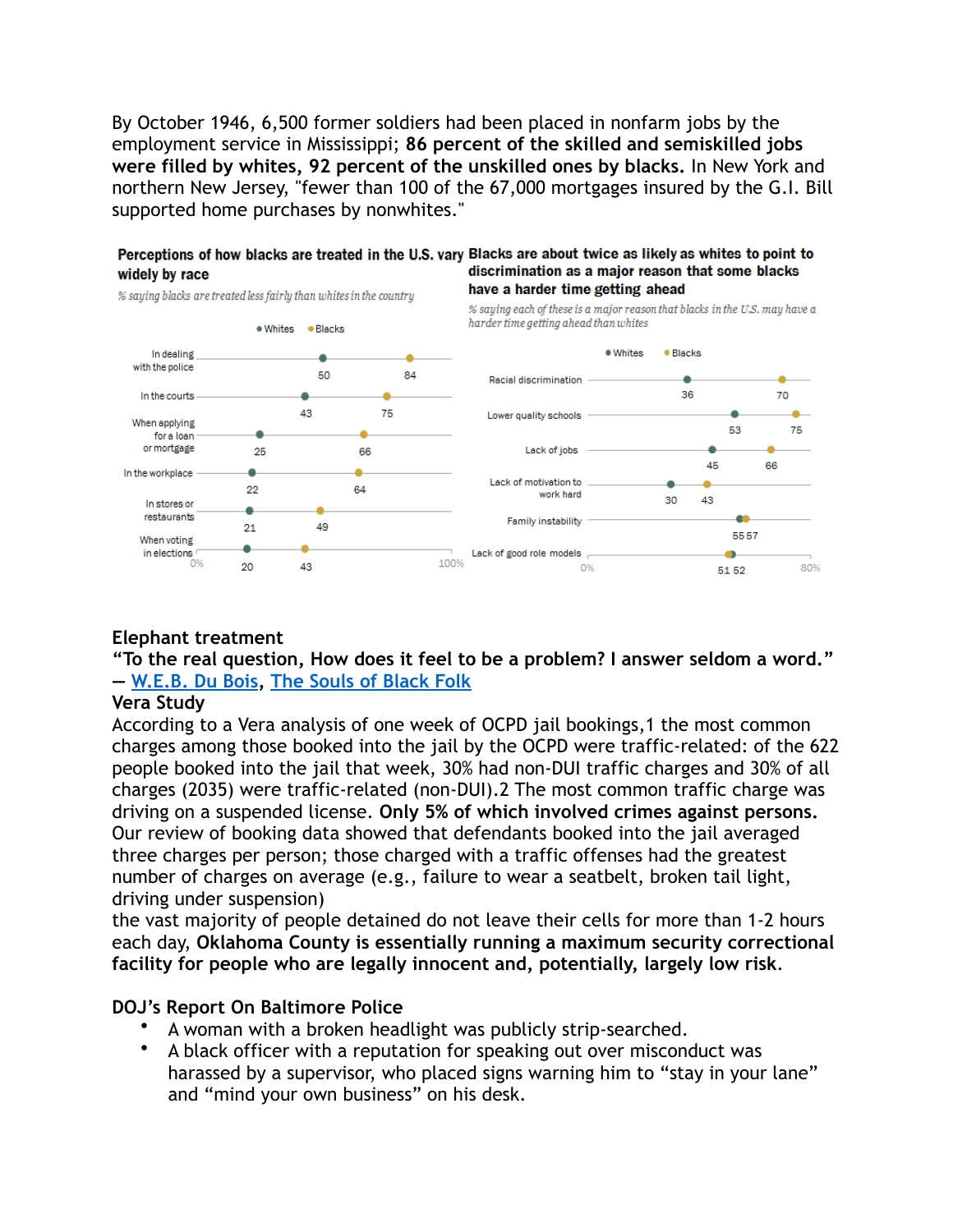- An officer decided not to report a colleague for planting drugs because he feared retaliation.
- An officer harassed a mother and her son outside their home, ultimately arresting the juvenile for "loitering."
- The Justice Department found that officers had been accused more than 60 times of using the word "n\*\*\*\*r," but the Baltimore Police Department didn't classify the language as a racial slur.
- "Many Baltimore officers believe they are "enforcing the will of the 'silent majority.'
- An officer cursed out a resident who asked why she had been pulled over.
- *"She was told to 'shut the fuck up bitch and sit the fuck down' because they were 'the fucking law.'"*
- *Baltimore officers themselves described stopping people without evidence of wrongdoing and detaining them.*
- *Baltimore PD's sexual assault investigations often started by asking women "Why are you messing up that guy's life?"*
- *A commander instructed a sergeant to tell her officers to "lock up all the black hoodies".*
- *A form for trespass arrests already had "black male" filled out.*



## *Economics*

*Many white Americans of good will have never connected bigotry with economic exploitation. They have deplored prejudice but tolerated or ignored economic injustice. - MLK*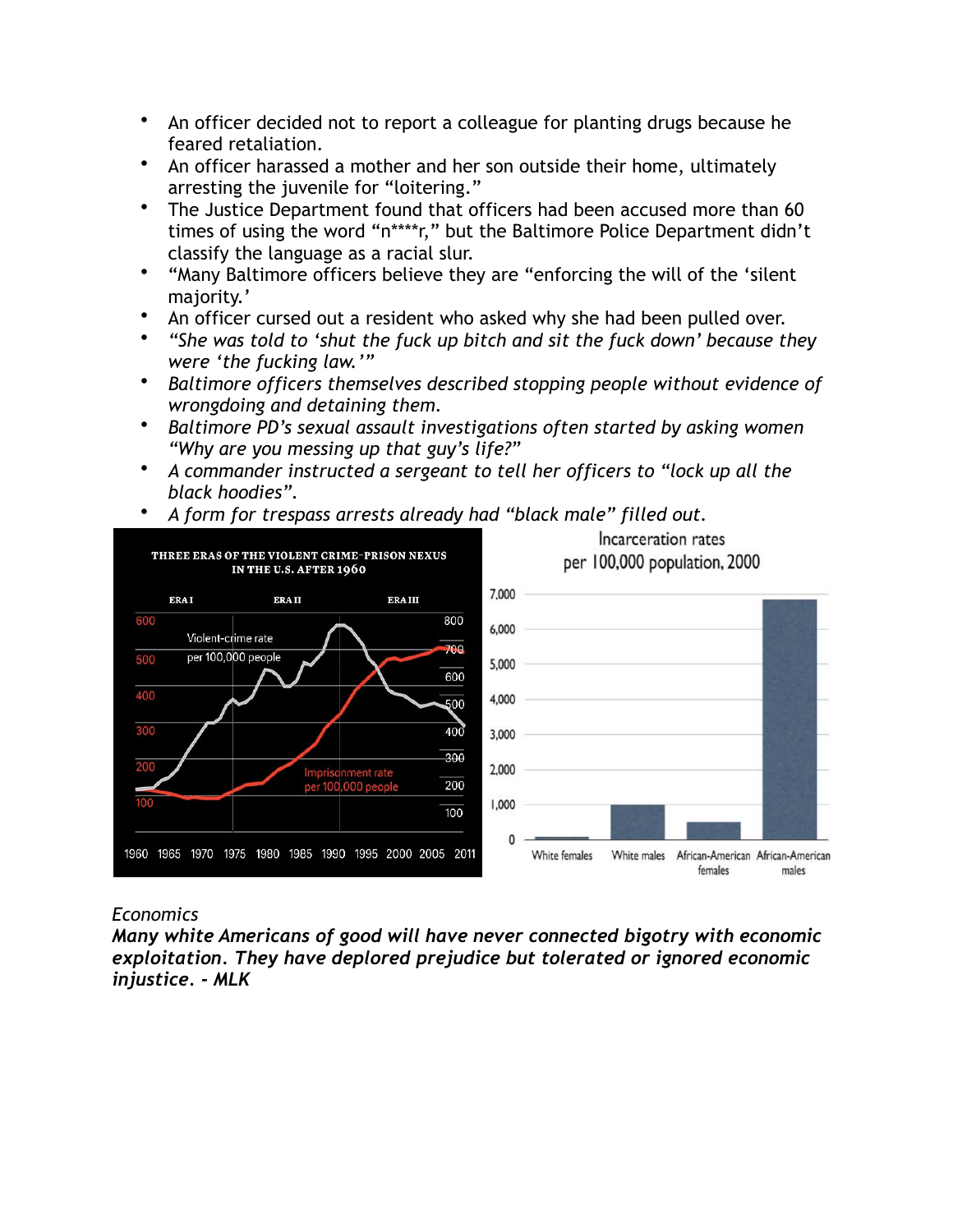

If current economic trends continue, **the average black household will need 228 years to accumulate as much wealth as their white counterparts hold today.** It took 400 years of slavery, segregation, and institutionalized discrimination in the labor and housing markets to build the wealth gap that we see today. For example, by the time the Fair Housing Act made discrimination in housing illegal in 1968, people of color had missed out on decades of robust growth in the housing markets (and much of the next generation missed out on that wealth building in the 20 years it took to fully implement the law). "The racial wealth divide is how the past shows up in the present," Chuck Collins tells *The Nation.* "We have a deep legacy of wealth inequality that undermines the whole idea that we have a meritocracy—that there's an equal playing field."

 "Of the ten richest American Blacks, there is only one billionaire, Oprah Winfrey, and she is ranked 607th on the *Forbes* list of wealthiest Americans. ALL ten are in the entertainment field, and their total wealth (\$7.6 billion) amounts to less than onetenth that of the richest white man, Bill Gates (\$78.9 billion).

By gangster force and wily deception "giraffes" aggressively sabotaged "elephant" advancement. They employed lynching, mob violence, and domestic terrorism, while simultaneously crafting policies and laws to gift themselves a vast assortment of privileges, preferences, incentives, subsidies, tax breaks, grants, awards, discounts, investments, exclusives, set-asides, exemptions, credits, quotas, deductions, and countless other benefits—hoarding the nation's vast resources along strictly racial lines."

**"If you do not understand white supremacy—what it is, and how it works everything else that you understand will only confuse you." Dr. Neely Fuller, Jr.**